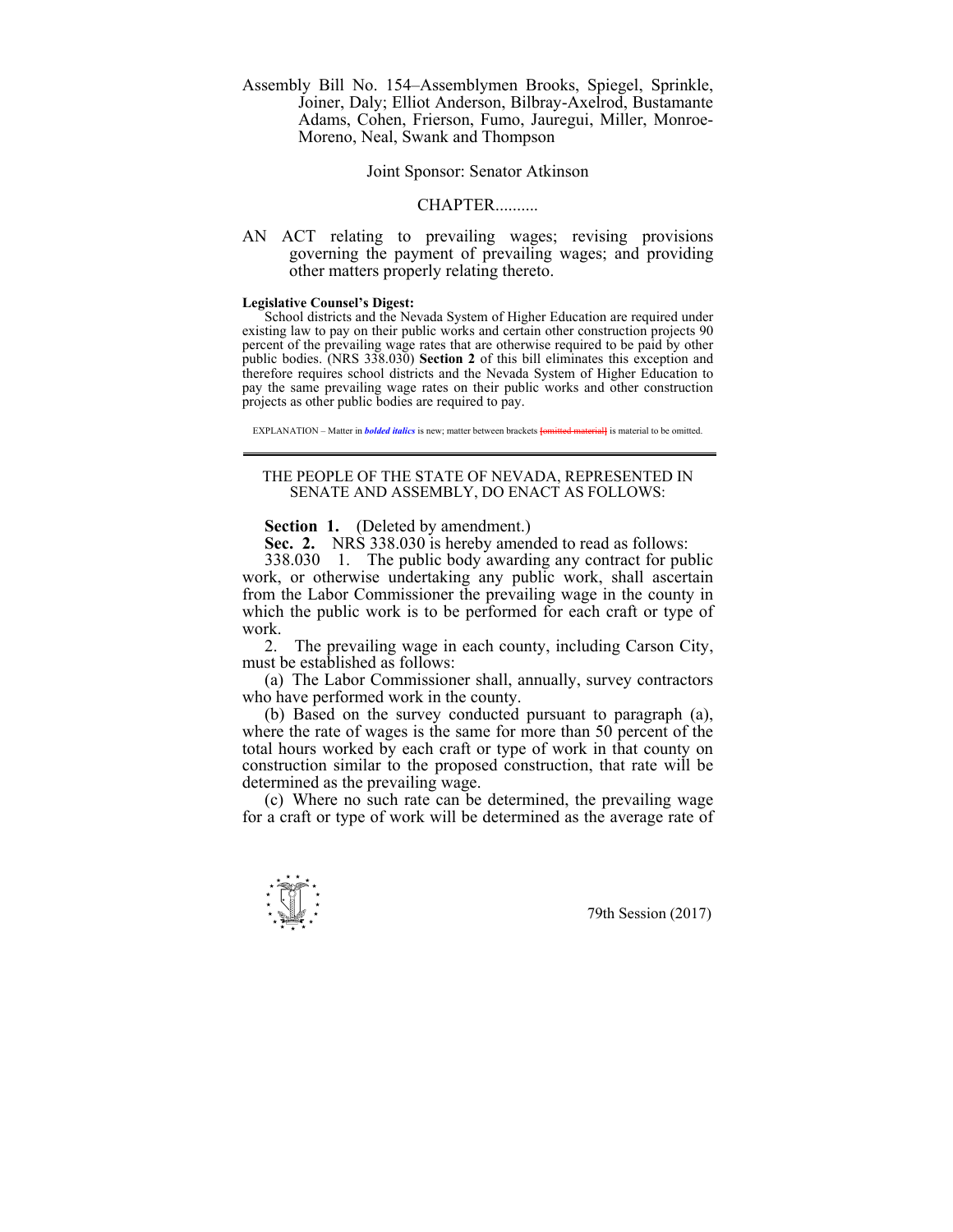wages paid per hour based on the number of hours worked per rate, to that craft or type of work.

**[**(d) The Labor Commissioner shall determine the prevailing wage to be 90 percent of the rate determined pursuant to paragraphs  $(a)$ ,  $(b)$  and  $(c)$  for:

 (1) Any contract for a public work or any other construction, alteration, repair, remodeling or reconstruction of an improvement or property to which a school district or the Nevada System of Higher Education is a party; and

 (2) A public work of, or constructed by, a school district or the Nevada System of Higher Education, or any other construction, alteration, repair, remodeling or reconstruction of an improvement or property of or constructed by a school district or the Nevada System of Higher Education.**]**

3. Within 30 days after the determination is issued:

 (a) A public body or person entitled under subsection 6 to be heard may submit an objection to the Labor Commissioner with evidence to substantiate that a different wage prevails; and

 (b) Any person may submit information to the Labor Commissioner that would support a change in the prevailing wage of a craft or type of work by 50 cents or more per hour in any county.

 4. The Labor Commissioner shall hold a hearing in the locality in which the work is to be executed if the Labor Commissioner:

(a) Is in doubt as to the prevailing wage; or

 (b) Receives an objection or information pursuant to subsection 3.

 $\rightarrow$  The Labor Commissioner may hold only one hearing a year on the prevailing wage of any craft or type of work in any county.

 5. Notice of the hearing must be advertised in a newspaper nearest to the locality of the work once a week for 2 weeks before the time of the hearing.

 6. At the hearing, any public body, the crafts affiliated with the State Federation of Labor or other recognized national labor organizations, and the contractors of the locality or their representatives must be heard. From the evidence presented, the Labor Commissioner shall determine the prevailing wage.

 7. The wages so determined must be filed by the Labor Commissioner and must be available to any public body which awards a contract for any public work.

 8. Nothing contained in NRS 338.020 to 338.090, inclusive, may be construed to authorize the fixing of any wage below any rate which may now or hereafter be established as a minimum wage for